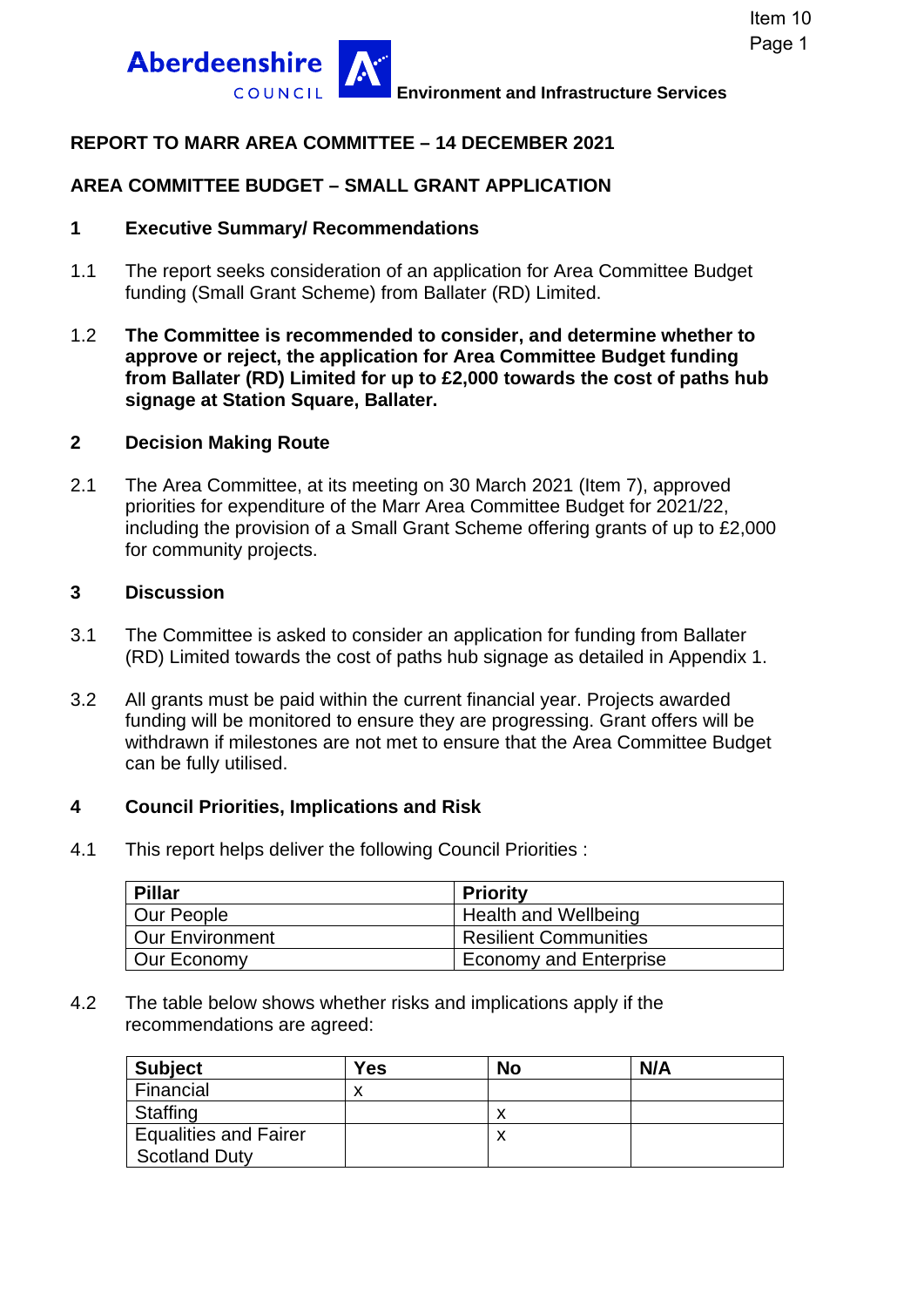| Children and Young<br>People's Rights and<br>Wellbeing | х |  |
|--------------------------------------------------------|---|--|
| Health and Wellbeing                                   |   |  |
| <b>Town Centre First</b>                               | х |  |
| Sustainability                                         | х |  |

- 4.3 The Area Committee Budget for 2021/22 is £80,800 of which £25,230 is allocated to the Small Grants Scheme. The current balance available before this award is considered is £4,994.08.
- 4.4 An Integrated Impact Assessment is provided as Appendix 2 and positive impacts have been identified as follows:

Health and Wellbeing (Physical activity and exercise; mental health) - Funding for path signage in Ballater supports the promotion of walking which has positive physical and mental health impacts.

4.5 The following Risks have been identified as relevant to this matter on a Corporate Level: ACORP001 Budget Pressures; ACORP005 Working with Other Organisations (see [Corporate Risk Register\).](http://www.aberdeenshire.gov.uk/council-and-democracy/about-us/plans-and-reports/) No risks have been identified as relevant to this matter on a Strategic Level.

### **5 Scheme of Governance**

- 5.1 The Head of Finance and Monitoring Officer within Business Services have been consulted in the preparation of this report and any comments received have been incorporated within the report. They are satisfied that the report complies with the [Scheme of Governance](https://www.aberdeenshire.gov.uk/council-and-democracy/scheme-of-governance/) and relevant legislation.
- 5.2 The Committee is able to consider and take a decision on this item in terms of Section B.6.3 of the [List of Committee Powers in Part 2A](http://publications.aberdeenshire.gov.uk/dataset/c8044f6f-e327-499f-bbc7-94ae9d699559/resource/8d829bb9-95e7-4c83-bc0b-63b76bcba159/download/list-of-committee-powers.pdf) of the Scheme of Governance as it relates to the authorisation of expenditure from the Area Committee Budget.

### **Alan Wood Director of Environment and Infrastructure Services**

Report prepared by Kirsty Macleod, Area Committee Officer (Marr) Date: 25 November 2021

### **List of Appendices**

Appendix 1 – Application Details Appendix 2 – Integrated Impact Assessment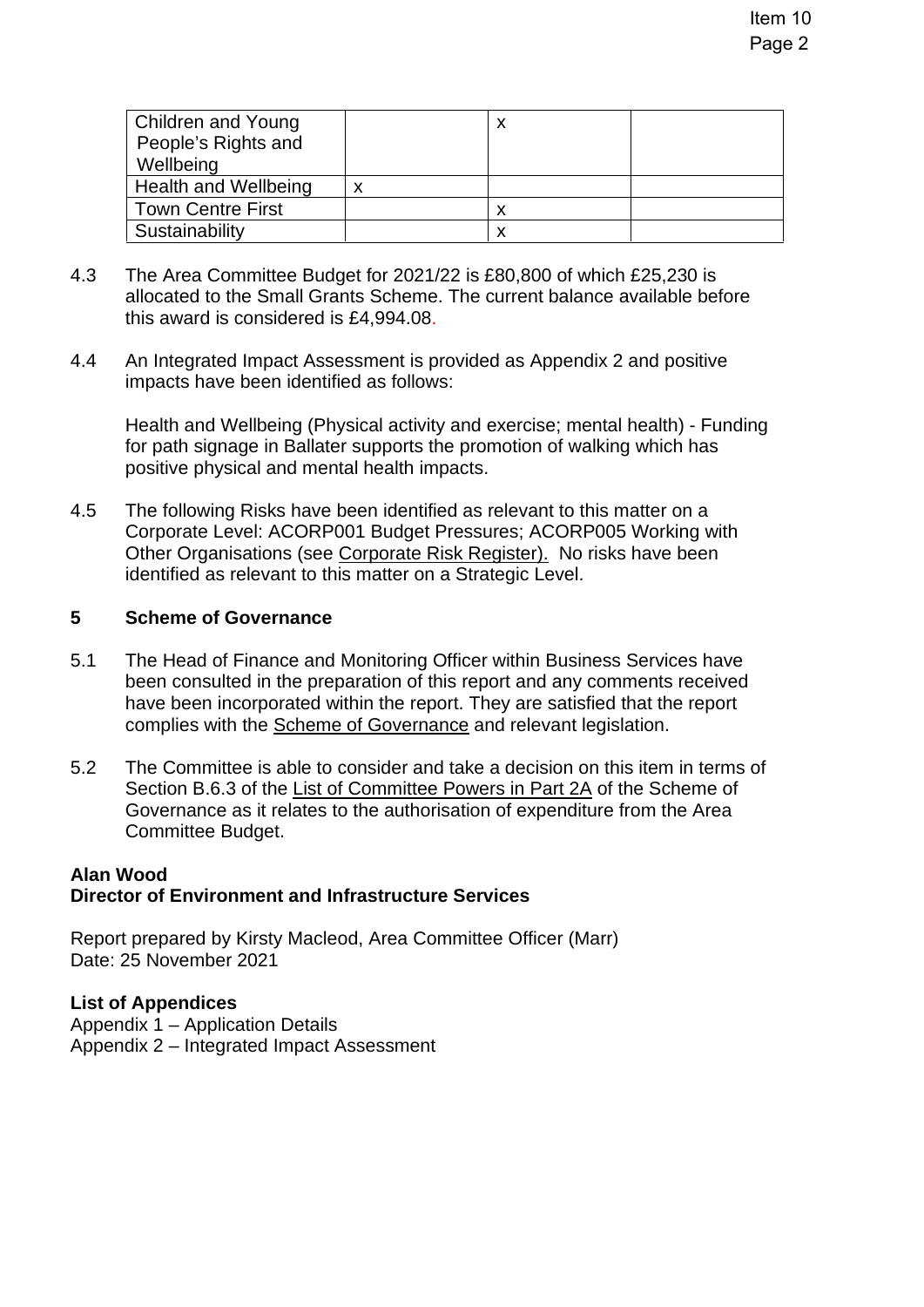### **APPENDIX 1 - APPLICATION DETAILS**

### **(a) Organisation: Ballater (RD) Limited**

### **Project: Paths Hub Signage**

**Project Outline:** The project is the installation of paths hub signage on Station Square, Ballater. A way marking update has recently been completed on eight footpaths centred on Ballater as part of a major footpaths and bridges programme that will link Ballater with the Marr Forum Footpaths Group. The next stage is to complete the signage on Station Square, which already has planning permission. The hub is designed to show the walks and initial way signage.

**Community Benefit and Support:** Walking groups resident in the village will benefit, from Walk to Health up to more challenging walking organisations. Visitors will also benefit from being made aware of the variety of walks available from the one hour to half day expeditions that can start and finish from Station Square

### **Project Costs:**

**Total:** £8,184.60 **Amount Requested:** £2,000 **Funds Raised:** £4,500.

Applications have also been made to Johnston Oils Fund and Ballater Chiels Fund.

**Previous Funding:** Ballater (RD) Limited received a grant of £5,000 towards enhancement of floral displays in 2020/21.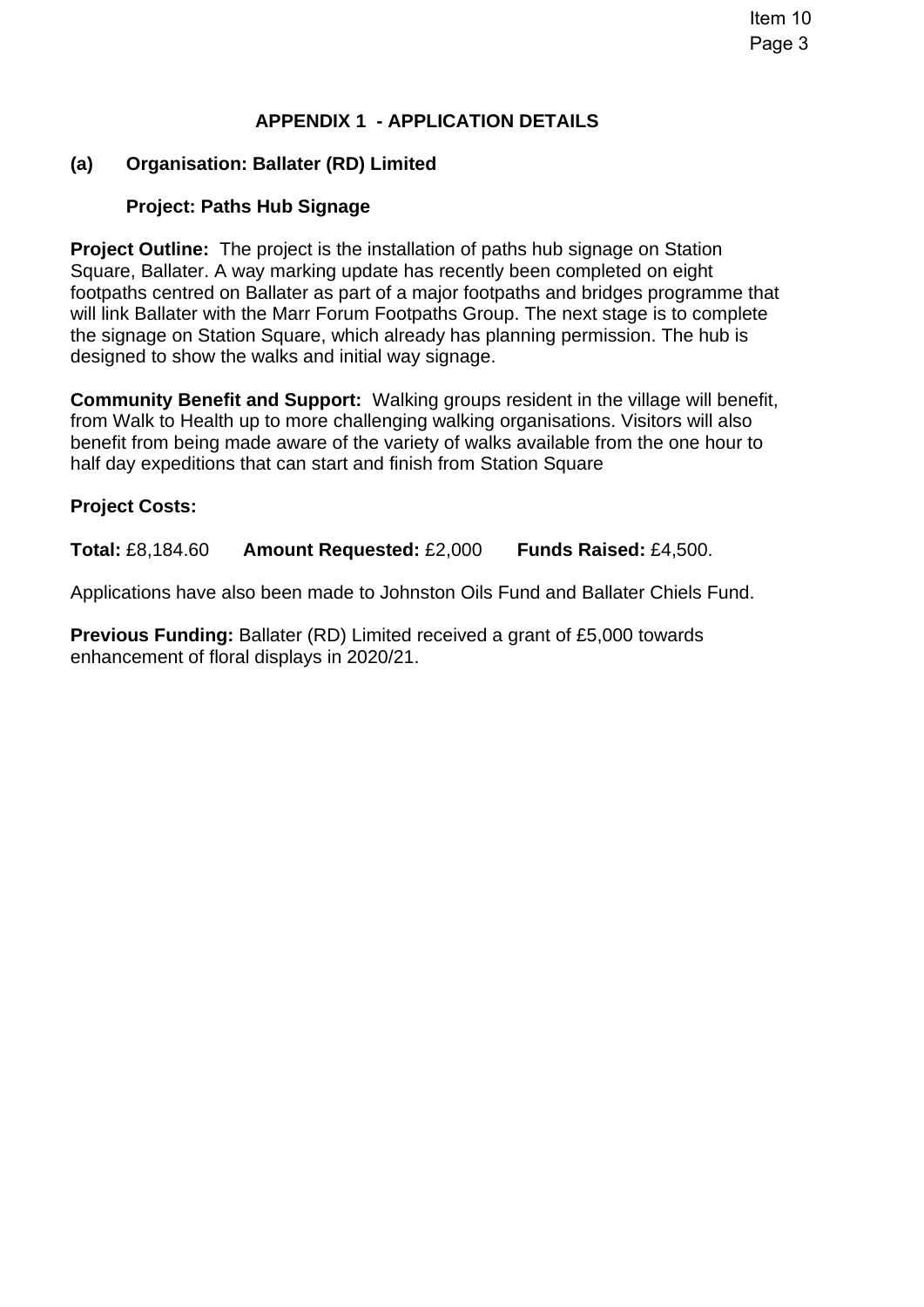# Aberdeenshire Council .

# Integrated Impact Assessment.

# Marr Area Committee Budget - Ballater (RD) Small Grant Application.

| Assessment ID                 | IIA-000277                 |
|-------------------------------|----------------------------|
| <b>Lead Author</b>            | <b>Kirsty Macleod</b>      |
| <b>Service Reviewers</b>      | Janelle Clark              |
| <b>Subject Matter Experts</b> | <b>Susan Forbes</b>        |
| Approved By                   | Janelle Clark              |
| Approved On                   | Thursday December 02, 2021 |
| <b>Publication Date</b>       | Friday December 03, 2021   |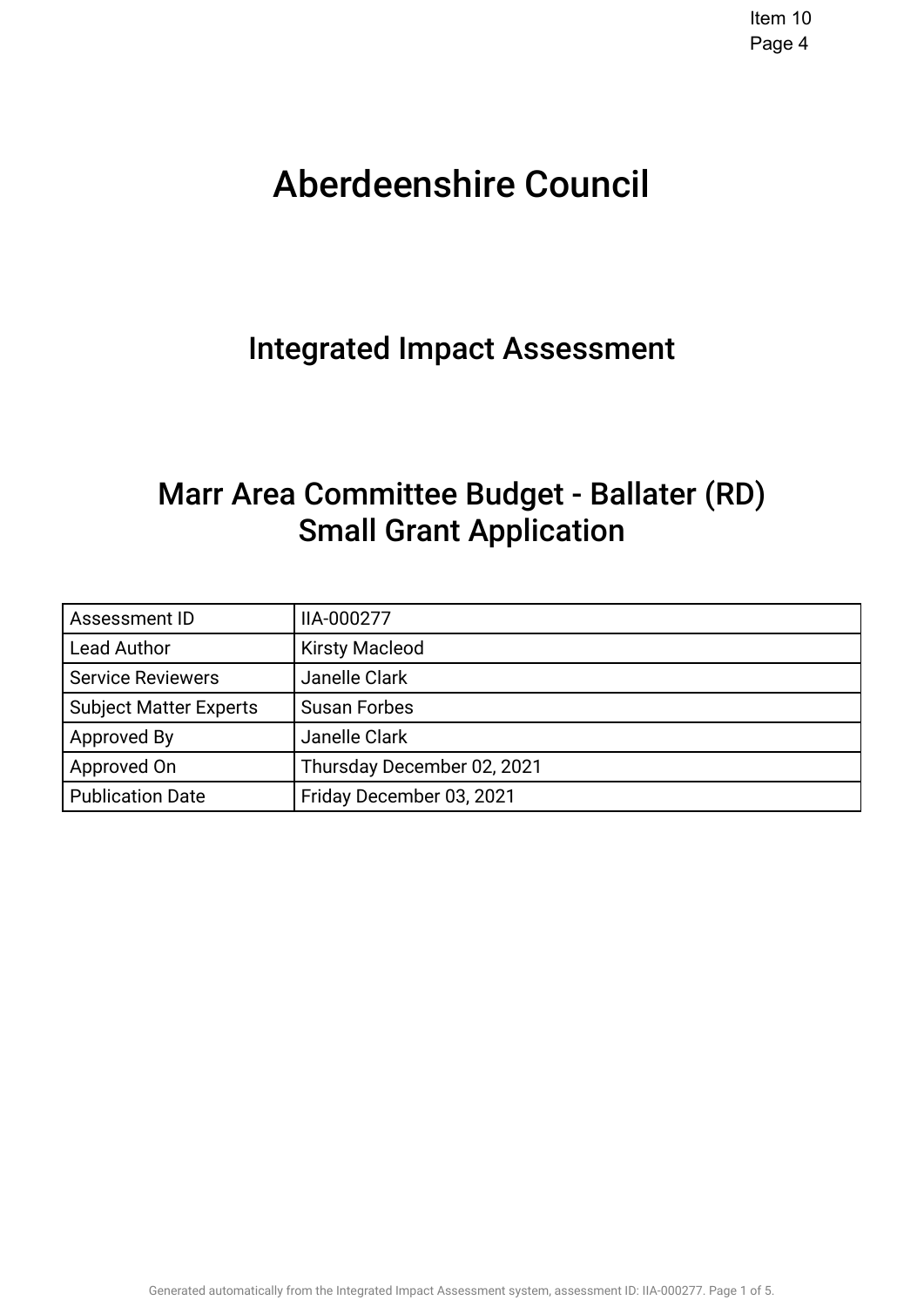## 1. Overview.

This document has been generated from information entered into the Integrated Impact Assessment system.

Consideration of an application for Area Committee Budget funding (Small Grant Scheme) from Ballater (RD) Limited towards the cost of paths hub signage.

During screening 1 of 10 questions indicated that detailed assessments were required, the screening questions and their answers are listed in the next section. This led to 1 out of 5 detailed impact assessments being completed. The assessments required are:

• Health Inequalities

In total there are 2 positive impacts as part of this activity. There are 0 negative impacts, all impacts have been mitigated.

A detailed action plan with 1 points has been provided.

This assessment has been approved by janelle.clark@aberdeenshire.gov.uk.

The remainder of this document sets out the details of all completed impact assessments.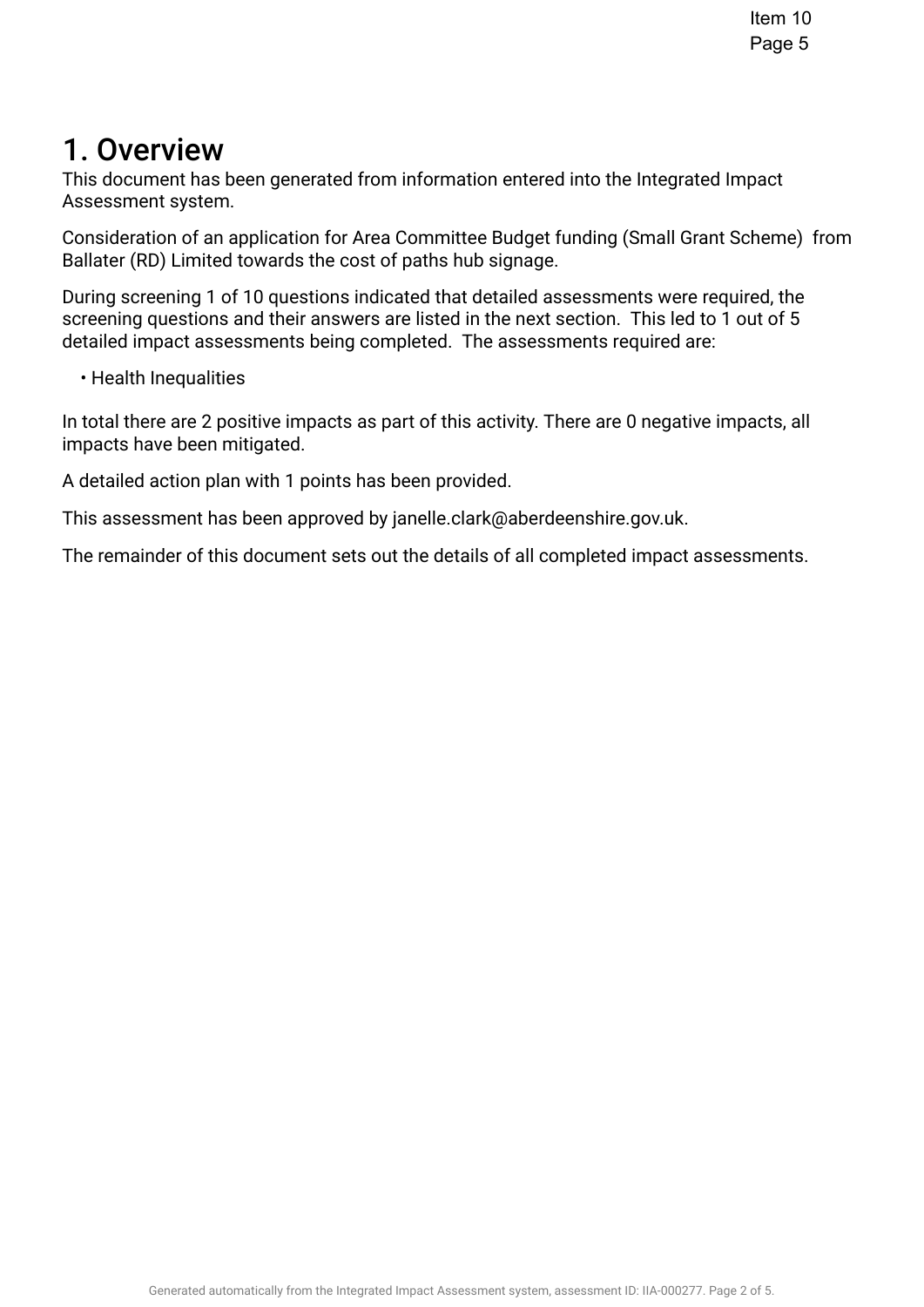# 2. Screening

| Could your activity / proposal / policy cause an impact in one (or more) of the<br>identified town centres?                                                                                           | No  |
|-------------------------------------------------------------------------------------------------------------------------------------------------------------------------------------------------------|-----|
| Would this activity / proposal / policy have consequences for the health and<br>wellbeing of the population in the affected communities?                                                              | Yes |
| Does the activity / proposal / policy have the potential to affect greenhouse gas<br>emissions (CO2e) in the Council or community and / or the procurement, use or<br>disposal of physical resources? | No  |
| Does the activity / proposal / policy have the potential to affect the resilience to<br>extreme weather events and/or a changing climate of Aberdeenshire Council or<br>community?                    | No  |
| Does the activity / proposal / policy have the potential to affect the<br>environment, wildlife or biodiversity?                                                                                      | No  |
| Does the activity / proposal / policy have an impact on people and / or groups<br>with protected characteristics?                                                                                     | No  |
| Is this activity / proposal / policy of strategic importance for the council?                                                                                                                         | No  |
| Does this activity / proposal / policy reduce inequality of outcome?                                                                                                                                  | No  |
| Does this activity / proposal / policy have an impact on children / young<br>people's rights?                                                                                                         | No  |
| Does this activity / proposal / policy have an impact on children / young<br>people's wellbeing?                                                                                                      | No  |
|                                                                                                                                                                                                       |     |

# 3. Impact Assessments

| Children's Rights and Wellbeing            | Not Required                   |
|--------------------------------------------|--------------------------------|
| <b>Climate Change and Sustainability</b>   | Not Required                   |
| <b>Equalities and Fairer Scotland Duty</b> | Not Required                   |
| <b>Health Inequalities</b>                 | No Negative Impacts Identified |
| <b>Town Centre's First</b>                 | <b>Not Required</b>            |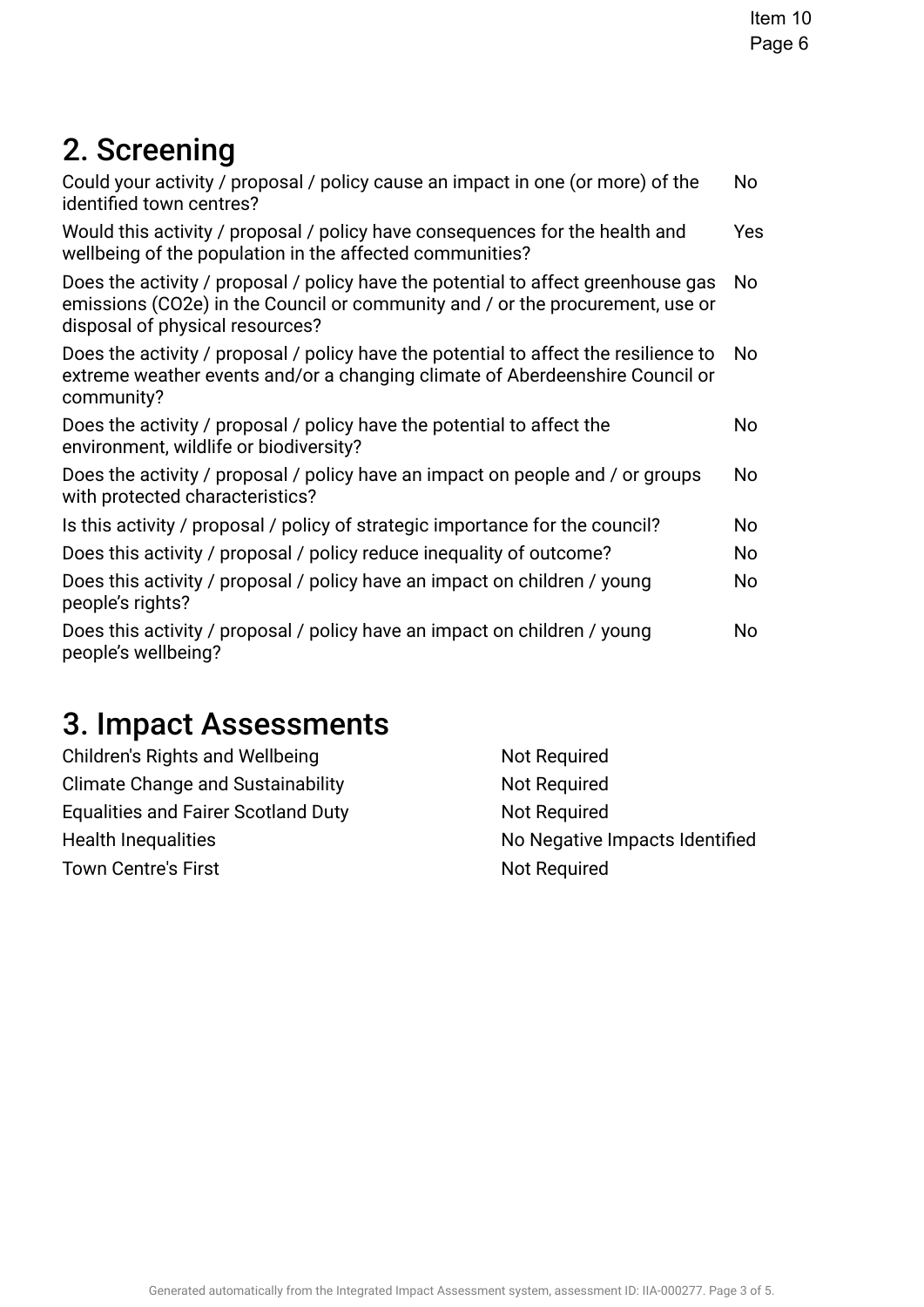# 4. Health Inequalities Impact Assessment

## 4.1. Health Behaviours

| <b>Indicator</b>                      | <b>Positive</b> | <b>Neutral</b> | <b>Negative</b> | <b>Unknown</b> |
|---------------------------------------|-----------------|----------------|-----------------|----------------|
| <b>Healthy eating</b>                 |                 | Yes            |                 |                |
| <b>Exercise and physical activity</b> | Yes             |                |                 |                |
| Substance use - tobacco               |                 | Yes            |                 |                |
| Substance use - alcohol               |                 | Yes            |                 |                |
| Substance use $-$ drugs               |                 | Yes            |                 |                |
| <b>Mental health</b>                  | Yes             | Yes            |                 |                |

## **4.2. Positive Impacts.**

| <b>Impact Area</b>                       | Impact                                                                                                |
|------------------------------------------|-------------------------------------------------------------------------------------------------------|
| <b>Exercise and physical</b><br>activity | Funding for paths signage supports the promotion of walking.                                          |
| Mental health                            | Funding for paths signage supports the promotion of walking,<br>which has benefits for mental health. |

### 4.3. Evidence

| <b>Type</b>      | <b>Source</b>                               | It says?                                                                                                                                                                                                                                                                                                    | It Means?                                               |
|------------------|---------------------------------------------|-------------------------------------------------------------------------------------------------------------------------------------------------------------------------------------------------------------------------------------------------------------------------------------------------------------|---------------------------------------------------------|
| External<br>Data | Ballater RD Ltd.<br><b>Application Form</b> | The project will benefit<br>walking groups resident in<br>the village from Walk to<br>Health up to more<br>challenging walking<br>organisation.                                                                                                                                                             | The project will promote<br>walking in Ballater         |
| External<br>Data | <b>NHS Inform</b>                           | Like other forms of moderate<br>activity, regular walking is<br>proven to reduce your risk of<br>some chronic illnesses,<br>including heart disease,<br>stroke, asthma, type 2<br>diabetes, obesity and some<br>types of cancer. It can also<br>improve your mood and<br>reduce your risk of<br>depression. | Walking has benefits for<br>physical and mental health. |

## 4.4. Overall Outcome

No Negative Impacts Identifed.

No negative impacts have been identifed. Funding for path signage in Ballater supports the promotion of walking which has positive physical and mental health impacts.